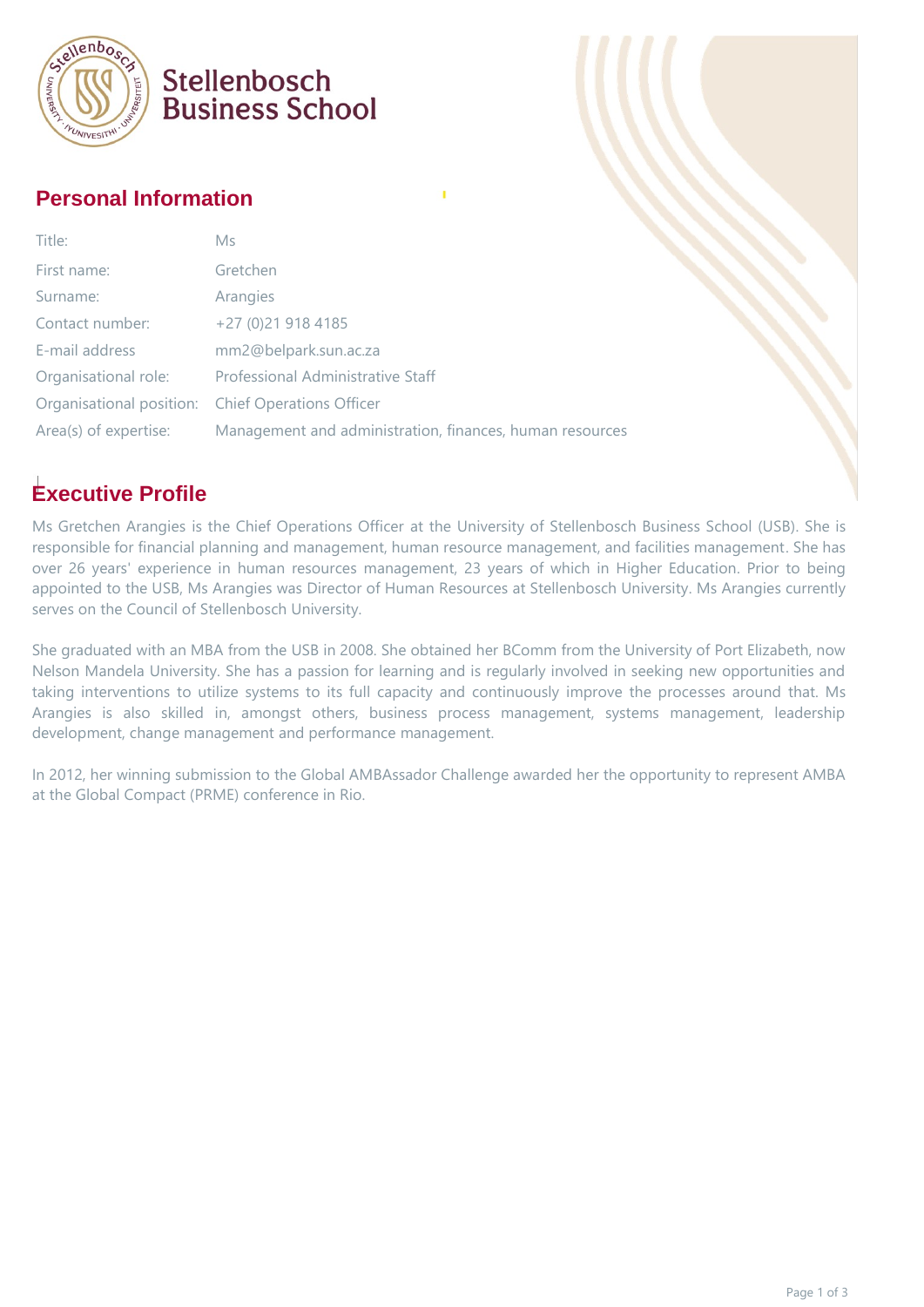

# Stellenbosch<br>Business School

#### **Education**

| Year | <b>Degree</b> | <b>Field of Study</b>                            | <b>University</b>            | <b>Country</b> |
|------|---------------|--------------------------------------------------|------------------------------|----------------|
| 2008 | MBA Cum Laude | <b>Business Management and</b><br>Administration | Stellenbosch University      | South Africa   |
| 1987 | <b>BComm</b>  | <b>Business</b>                                  | University of Port Elizabeth | South Africa   |

#### **Academic honours and awards**

| Year | <b>Honour/Award</b> | <b>Honour/Award Description</b>                                              | <b>Country</b> |
|------|---------------------|------------------------------------------------------------------------------|----------------|
| 1991 | Performance awards  | since 1991                                                                   |                |
|      | Achievement award   | Best MBA student in class in People<br>Management and Information Management |                |
|      | Rector's Awards     | for Excellence in Service Delivery, Stellenbosch<br>University               |                |

#### **Membership of professional and scientific organisations**

| <b>Organisation</b>                                                               |
|-----------------------------------------------------------------------------------|
| Member: Council of Stellenbosch University                                        |
| Member: Human Resources Committee of Council                                      |
| Chairperson: Disciplinary Committee of Council                                    |
| Member: Board of Trustees of Stellenbosch University Retirement Fund              |
| Member: Corporate Governance Committee of Stellenbosch University Retirement Fund |
| <b>USB Management Committee</b>                                                   |
| Chairperson: Bellville Park Campus Management Commitee                            |
| Chairperson: Bellville Park Campus Administrative Committee                       |
| Chairperson: BPC Information Technology Committee                                 |

### **Academic and Professional Experience**

| <b>Commencement End date</b><br>date |            | <b>Position</b>                                 | <b>Institution</b>                                   | <b>Country</b> |
|--------------------------------------|------------|-------------------------------------------------|------------------------------------------------------|----------------|
| 2014/09/01                           | 2017/12/31 | <b>Chief Operating Officer</b>                  | University of Stellenbosch<br><b>Business School</b> | South Africa   |
| 2013/11/01                           | 2017/12/31 | Head: Management Services                       | University of Stellenbosch<br><b>Business School</b> | South Africa   |
| 2013/07/01                           | 2014/08/31 | Interim Management Team,<br><b>USB Director</b> | University of Stellenbosch<br><b>Business School</b> | South Africa   |